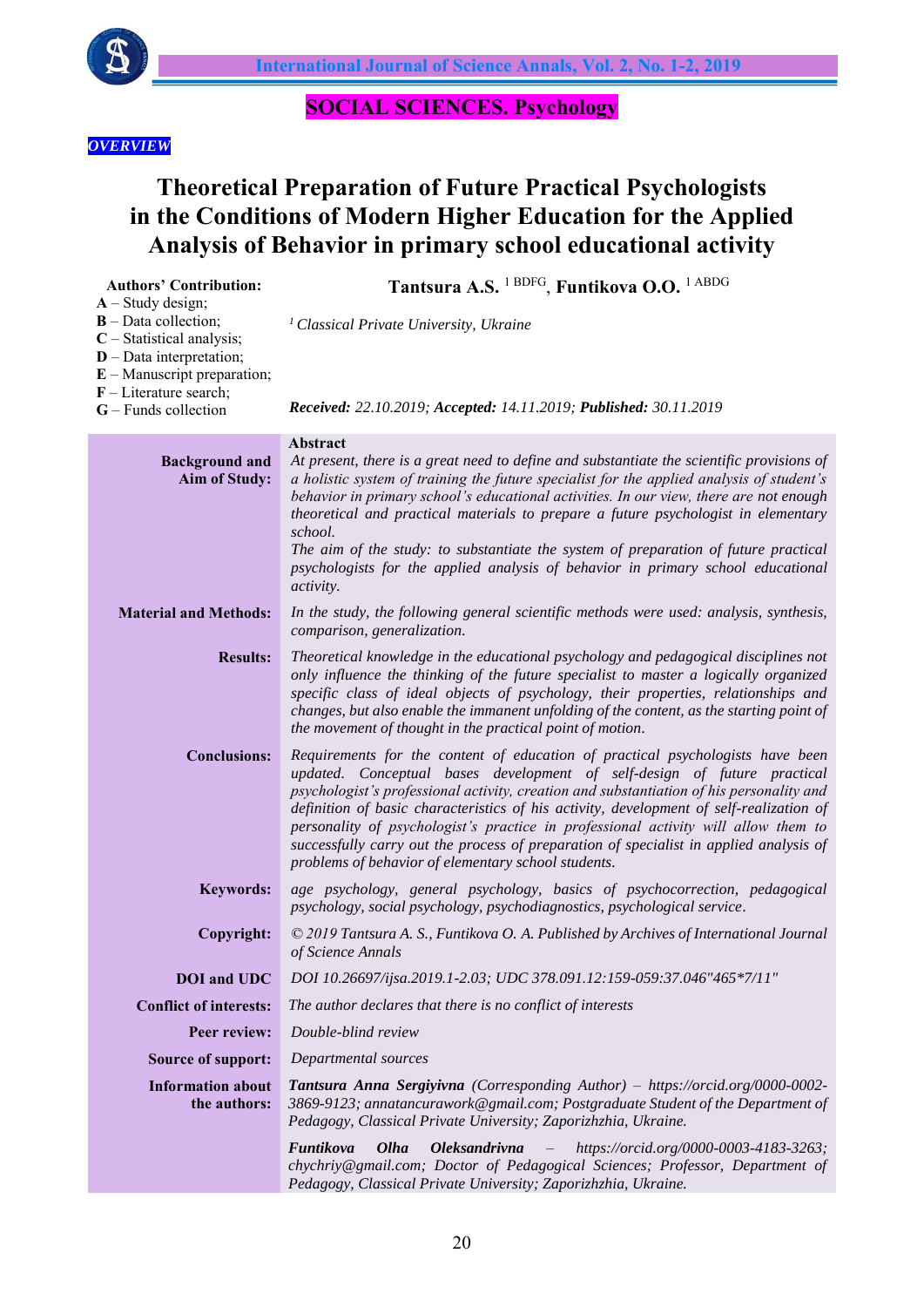#### **Introduction**

Preparation of the future specialist in higher education is the main goal of the state policy in the field of education, which provides the creation of conditions for the development of personality and professional selfrealization, updating the content of education and organization of educational processes in accordance with the market economy principles, modern scientific and technological achievements (Fagan & Wise, 1994; Verkhovna Rada of Ukraine, 2014; Virna, 2012). Topic for today is the fulfillment of the main task of higher education: professional training of the individual, formation of specialists with higher education, capability of creativity, making optimal decisions, having the skills of self-education, ability to coordinate their actions with the actions of other participants in their educational environment (Cabinet of Ministers of Ukraine, 2011).

Training of the future specialist is carried out according to the relevant standards of higher education. The orientation of the future practical psychologist on his professional development, self-improvement and ensuring a high level of competitiveness in the educational services market is ensured by appropriate conditions in the preparation process (Thomas, 1999).

Scientists have their vision of an ideal model for training future specialists in content orientation and duration of training, given greater freedom of choice in mastering the specialty, changes in the space, levels and forms of training that will affect the innovative performance of the future specialist (Lozova & Trotsko, 2012). It is necessary to have a polymodal representation of any pedagogical experience, moving away from the outdated mainstream verbal training methods, to provide search for new and effective ways of representing professional and oriented knowledge and skills of the future specialist (Chepelieva, 1998; Smith, 2002).

The role of psychology and modern approaches of the psychologist's activity in the educational space was studied by Melnyk (2013); Melnyk, Prokopenko, and Stadnik (2015).

There is a great need to define and substantiate the scientific provisions of a holistic system of training the future specialist for the applied analysis of students' behavior in elementary school educational activities.

*The aim of the study.* To substantiate the system of preparation of future practical psychologists for the applied analysis of behavior in primary school educational activity.

#### **Materials and Methods**

Preparing a future specialist for applied behavioral analysis of elementary school, students should take into account the fundamental principles of behavior in school, the philosophy of positivism, reflection on the subject of influence in the content of positive behavioral changes in the subject and the behavior of the subject and behavior.

In the study, the following general scientific methods were used: analysis, synthesis, comparison, generalization.

#### **Results and Discussion**

For the preparation of the future practical psychologist the important role is played by the disciplines of the specialty and the disciplines of the professional direction in terms of content, training courses should be integrated to ensure systematic learning of disciplines, to avoid duplication of educational material, to strengthen crosscurricular links, and to improve the organization of the educational process and the introduction of new learning technologies (D'jachenko & Kandibovich, 1993; Dutkevych & Savytska, 2005).

The organization of psychological and socialpedagogical activities in addressing behavioral problems, leading a healthy lifestyle, and shaping a health culture among primary school pupils was explored by Melnyk (2008, 2017).

According to the analysis of literature, the preparation of the future practical psychologist is reflected in the educational and professional program, curriculum of all disciplines with a list of knowledge, skills of the future specialist, which are necessary for successful professional activity in general educational institutions, and is carried out on the basis of studying the social cycle, natural sciences, theoretical, practical and professional training (Kyrychuk, 2002).

Practical training tasks: deepening theoretical knowledge through practical training; developing skills of future practitioners in educational institutions, particularly in primary schools; formation of creative research approach to pedagogical activity in work with elementary school students.

The analysis of curriculum and the schedule of the educational process for the preparation of the future practical psychologist in institutions of higher pedagogical education reflects the cycle of humanitarian and socio-economic training (13 academic disciplines), the cycle of scientific and natural preparation (8 disciplines), the cycle of professional and practical training (25 courses), a cycle of the variant part of the training (24 courses).

According to the curriculum and the timetable of the educational process, practical training provides: introductory practice in the first year (2 semesters) of 54 hours (1 week) and diagnostic and psycho-correction in the fourth year (8 semesters) of 324 hours (6 weeks).

For the future specialists the complex qualification examination in psychology includes the courses (Figure 1).

The program of the course "Age Psychology' and the corresponding textbooks provide the solution of a number of tasks of highly qualified professional training specialists, in particular: mastering the system of knowledge about the patterns of mental development; equipping students with the knowledge of psychological patterns of personality development at different stages of ontogeny (Pavelkiv, 2011).

The analyzed program of the course "Age Psychology" also provides a close connection with the disciplines: general psychology, social psychology, history of psychology, the basics of psycho-counseling and psycho-correction, psychology of personality.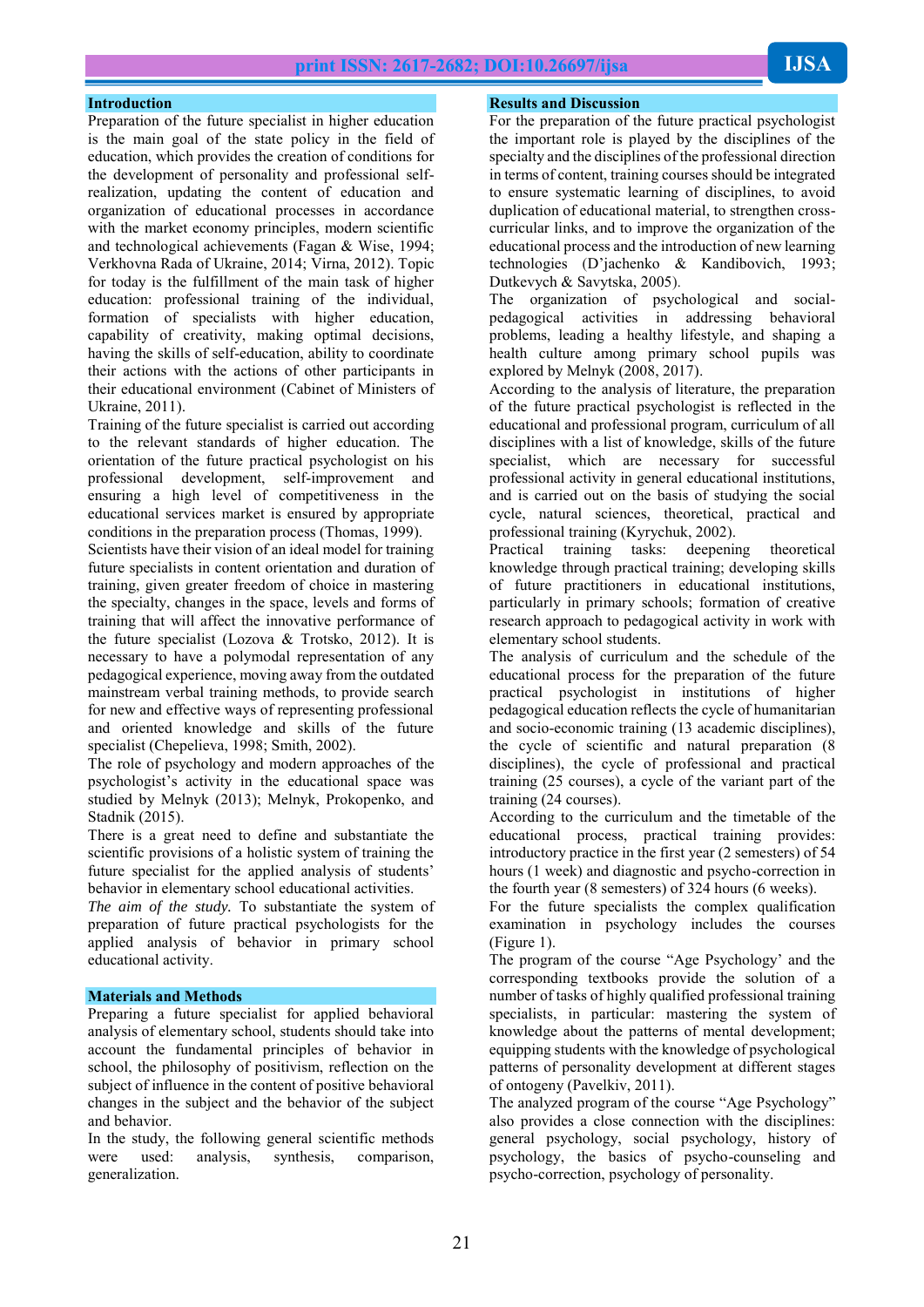

It should be noted that from the course "Age Psychology" future specialists will gain knowledge about the mental development of the child from birth to school age, master the terminology, guidance in the age periods of the mental development and the essence of age crisis of the student and ways of overcoming them in school; learn to distinguish between conscious and unconscious manifestations of the psychology of elementary school students; future specialists will get acquainted with the specifics of diagnostic and collection of work with children of different school age. Formation of relevant professionally oriented knowledge and skills of the future specialist was facilitated by the study of topics: "Psychological development of a young school-age child", "Psychology of a "heavy child", "Characteristics of the development of the psychic in ontogeny".

In our view, for future practical psychologists, an indepth study of the topic of the "Associationist Concept of Learning by Watson and Gazri" is important, which proves the thesis of establishing associative stimulusreactive communication on the basis of reinforcing the behavior of the subject.

The analyzed training course "Age Psychology" reflects the training of the future psychologist on the main 10 topics; among them there is one topic of the seminar dedicated to the developmental problems of the schoolage child "Psychology of the teenager and high school student", which makes 10% of theoretical material.

Unfortunately, much attention is paid to adolescent development, his or her social situation, communication, self-expression needs, and increased sexual identification among others.

In our view, there is not enough theoretical and practical materials to prepare a future psychologist to work in elementary school.

We have analyzed the program of the course "General Psychology" and textbooks, that direct students to acquire knowledge and ideas about the mental activity of the younger generation as a means of reflection and transformation of the world; to analyze functioning of psychic patterns; expanding outlook and professional horizon (Maksymenko & Soloviienko, 2000).

Students are introduced to the structural components of the human psychology. Future specialists have acquired the skills to explain the features of the course of mental processes, understand the functioning of mental states and manifestations of mental properties; at the level of self-control and self-observation of their own mental states and behaviors, they can describe their functioning. In the process of preparing future specialists in applied behavioral analysis, it is important to focus on the acquisition of knowledge on the following issues (Figure 2).



**Figure 1.** The courses for the complex qualification examination in Psychology for the future specialists.



**Figure 2.** The main issues for the acquisition of knowledge of future specialists in applied behavioral analysis.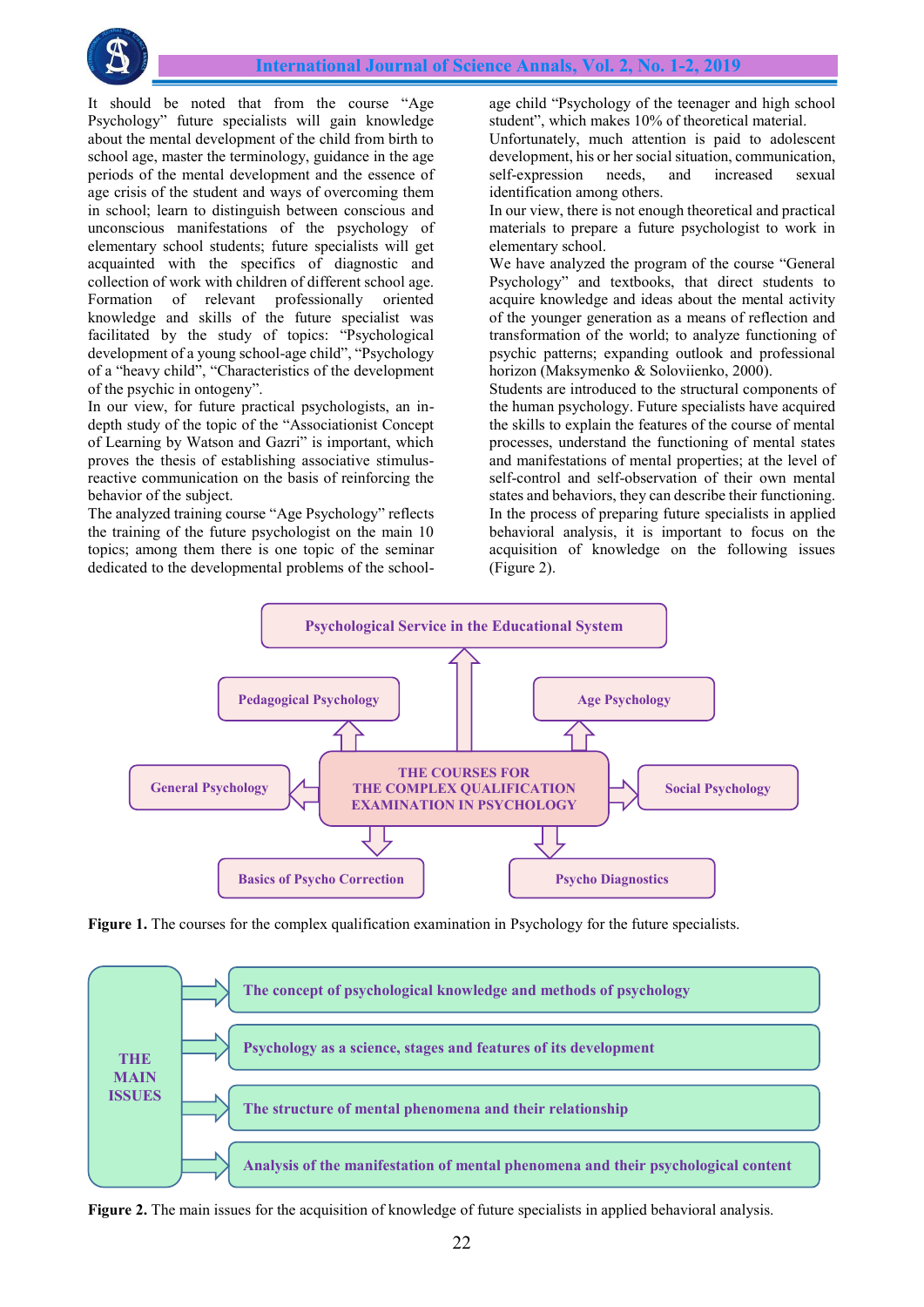It is found that in the preparation of future specialists, the ability to adhere to a certain methodological approach to psychological research and analysis of mental processes and personality of the child is formed; to be guided in different theories, critically analyze different approaches to the basic psychological categories, use the knowledge gained in practical activity; to determine the basic properties of the individual, psychological mechanisms for determining his behavior; to take into account the individuality, uniqueness, inner potential of self-creation of personality.

The analysis of the main topics in general psychology proves that in the topic "The main stages of the formation of psychology as a science. Basic Psychological Schools and Areas" it is useful for future practical psychologists to consider in detail precisely the 3rd stage of development of psychology: psychology as the science of behavior, which studies the external manifestations of mental activity – behavior.

In the course of "Educational Psychology" future specialists know about the subject, tasks and methods of pedagogical psychology, history of formation and development of pedagogical psychology, crosscurricular links and system of categories of pedagogical psychology.

The educational course "Educational Psychology" contains 10 topics, among which there is a seminar lesson on the theme: "The concept of learning and its psychological mechanisms: psychological characteristics of the learning process, psychological analysis of didactic principles of teaching; peculiarities of educational motivation; factors affecting the effectiveness of learning", as well as a seminar session "Psychological features and general patterns of the learning process: the ratio of learning and learning processes, the structure of learning, psychological features of the process of learning skills and skills; indicators of learning ability".

Future psychologists have formed knowledge about psychological models of teaching and classification of types of learning, innovative teaching technologies, types of modern learning: programmable, signcontextual, modular; types of learning: rapid and slow rates of acquisition of material by elementary school students, criteria for success in primary school, factors for learning effectiveness and ways to activate the educational activity of elementary school students.

We believe that in order to qualitatively prepare future practical psychologists for applied analysis of primary school students' behavior, it is necessary to consider in more detail the topic "Forms of learning: respondent, operant, verbal", as a process and result of acquiring individual experience and adapting to specific conditions of existence; making new connections between different situations, causing the subject to change behavior.

The course "Cognitive Psychology" forms students' knowledge of psycholinguistics and has interdisciplinary links with general psychology, social psychology, psychological personality, pedagogical psychology, age psychology, experimental psychology.

The purpose of teaching the discipline is to form students' perceptions of cognitive psychology laws, and the task is to help students gain profound knowledge of current issues in psycholinguistics; to develop skills and competences for conducting experimental research in it and to correctly use the results obtained in future professional activity.

In our opinion, for future practical psychologists who purposefully prepares themselves for applied analysis of elementary school students, it is necessary to become acquainted with the topic of cognitive psychology "The theory of language by Homskij and Miller and the critique of behaviorism", to find out behavioral approaches to linguistic nouns of child by adult. It is useful for students to become acquainted with Homskij and Miller's arguments and to be able to express their professional position, to argue their views on the scientific dispute between Homskij and Miller (1965) and Skinner.

The training course "Social Psychology", places in the minds of future psychologists the knowledge of basic concepts, principles, provisions of social psychology, forms the skills and practical and research activities in the social field (Bihun, 2011).

Future specialists will learn information about the essence, place, role of social psychology during their studies; system of scientific knowledge and its conceptual apparatus, learn methods of research of social and psychological phenomena; methods of verbal and non-verbal communication for successful interaction with elementary school students; methods and means of interpersonal interaction between teacher and elementary school students.

Future specialists, through mastering the tasks of the course of social psychology, have developed the ability to analyze intragroup and group relationships between students, practically oriented approaches to solving problems of socialization of students in the educational environment by means of social and psychological influence.

In the context of the training course "Social Psychology", future practical psychologists need to study in depth the topic "Contemporary direction of development of foreign social psychology: Skinner's theory of operant learning", which includes the provisions: human behavior is determined, predicted and controlled by the environment; Respondent behavior is a response to a familiar stimulus; operant behavior is determined and controlled by the result, which will then be obtained.

It has been found out that the curricula for the training of the future practical psychologist in different domestic educational institutions include the "Workshop on psycho diagnostics and correction in education", the training course "Fundamentals of psycho-correction work", "Psychological correction", "Practicum on group "Basics of psychological counseling", "Personal crisis counseling", "Organization of training communication with children of all ages", "Psychological assistance to children who have been abused", "Emergency psychological assistance". Computer Psycho diagnosis, Psychological Assistance in Crisis, Family Counseling,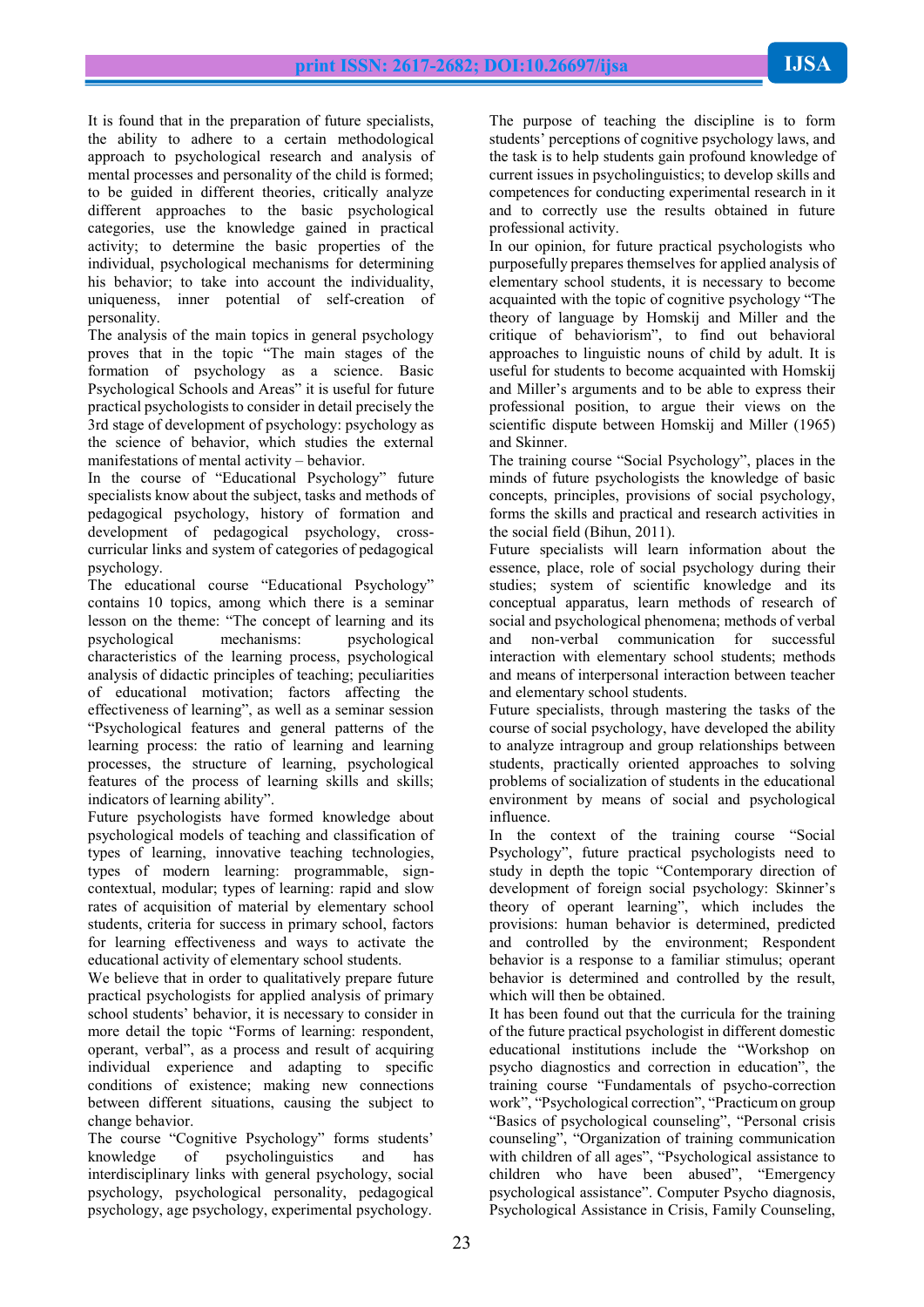and Psycho diagnostics reflect the experience of mass practice of psychologists in educational institutions. The mentioned training courses are aimed at solving specific psychological and pedagogical problems and carrying out activities in the following areas: systematic psychological examination of children and adolescents, their groups and collectives, learning and developing conditions with the help of diagnostic tools. In conducting psychological diagnostics, a future psychologist to study pedagogical behavior problems of a primary school student determines the subject of psycho diagnostics – ways and means of measuring quantitative and qualitative specifics of behavioral responses in their dynamics; systemic relationships and causal relationships between the student's behavior and his or her surroundings; a diagnostically relevant object of psycho diagnostics, as the conformity of professional knowledge to the ways of studying pedagogical problems of the student's behavior in the educational process and the opportunity to carry out applied analysis.

Psycho diagnostics is the basis of direct practical diagnostic work of a psychologist on the basis of theoretical and methodological and concrete-methodical principles of using psycho diagnostic tools and forming a psycho diagnostic conclusion about the state of the measured psychological variable; methods and techniques of diagnostics of the most versatile psycho diagnostic objects (personality traits, abilities, motives, consciousness and consciousness, etc.); differential psychometrics as a mathematical methodology for measuring individual differences in people (Panok, 2002).

#### **Conclusions**

1. At present, there is a great need to define and substantiate the scientific provisions of a holistic system of training the future specialist for applied analysis of students' behavior in primary school educational activities. In our view, there is not enough theoretical and practical material to prepare a future psychologist to work with elementary school students.

2. We believe that theoretical knowledge in the educational psychology and pedagogical disciplines not only direct the thinking of the future specialist to master a logically organized specific class of ideal objects of psychology, their properties, relationships and changes, but also enable the immanent unfolding of content, is the starting point of the thoughts of the future practical psychologist.

3. Requirements for the content of education of practical psychologists have been updated. Conceptual bases development of self-design of future practical psychologist's professional activity, creation and substantiation of his personality and definition of basic characteristics of his activity, development of selfrealization of personality of psychologist's practice in professional activity will allow them to successfully carry out the process of preparation of specialist in applied analysis of problems of behavior of elementary school students.

#### **References**

- Bihun, N. I. (2011). *Sotsialna psykholohiia: navchalnometodychnyi kompleks dystsypliny* [Social psychology: educational-methodical complex of discipline]. Kamianets-Podilskyi: Medobory. [in Ukrainian]
- Cabinet of Ministers of Ukraine. (2011, November 23). *Postanova "Pro zatverdzhennia Natsionalnoi ramky kvalifikatsii"* [Resolution "On Approval of the National qualifications framework"]. Retrieved October 5, 2019, from Verkhovna Rada of Ukraine Web site: https://zakon0.rada.gov.ua/laws/show/1341- 2011-%D0%BF [in Ukrainian]
- Chepelieva, N. V. (1998). Teoretychne obgruntuvannia modeli osobystosti praktychnoho psykholoha [Theoretical substantiation of the model of personality of the practical psychologist]. *Psykholohiia – Psychology, 3,* 35–41. [in Ukrainian]
- D'jachenko, M. I., & Kandibovich, L. A. (1993). *Psihologija vysshej shkoly.* [Psychology of higher education]. Minsk. [in Russian]
- Dutkevych, T. V., & Savytska, O. V. (2005). *Vstup do spetsialnosti: praktychna psykholohiia*  [Introduction to the specialty: Practical psychology]. Kamianets-Podilskyi: Axiom. [in Ukrainian]
- Fagan, Т. К., & Wise, P. S. (1994). *School psychology: Past, present, and future.* New York: Longman.
- Homskij, N., & Miller, Dzh. (1965). *Vvedenie v formal'nyj analiz estestvennyh jazykov* [Introduction to the formal analysis of natural languages]. Moscow: Mir. [in Russian]
- Kyrychuk, O. V. (2002). *Prohrama vyvchennia dystsypliny "Vikova ta pedahohichna psykholohiia"* [The program of study of the discipline "Age and Pedagogical Psychology"]. Kyiv: IPK DSZU. [in Ukrainian]
- Lozova, V. I., & Trotsko, H. V. (2012). *Teoretychni osnovy vykhovannia i navchannia* [Theoretical foundations of upbringing and learning]. Kharkiv: OVS. [in Ukrainian]
- Maksymenko, S. D., & Soloviienko, V. O. (2000). *Zahalna psykholohiia* [General psychology]. Kyiv: MAUP. [in Ukrainian]
- Melnyk, Yu. (2017). Monitoring of formation health culture of schoolchildren. *Journal of Physical Education and Sport, 17*(4), 2073–2079. doi:10.7752/jpes.2017.s4210
- Melnyk, Yu. B. (2013). Psihologija v mezhdisciplinarnom kul'turno-obrazovatel'nom prostranstve [Psychology in an interdisciplinary cultural and educational space]. In A. M. Bolshakova, & Yu. B. Melnyk (Eds.), *Aktualni pytannia osvity i nauky – Current Issues of Education and Science* (pp. 160–168). Kharkiv: KhOHOKZ. doi:10.26697/9789669726032.2013.160 [in Russian]